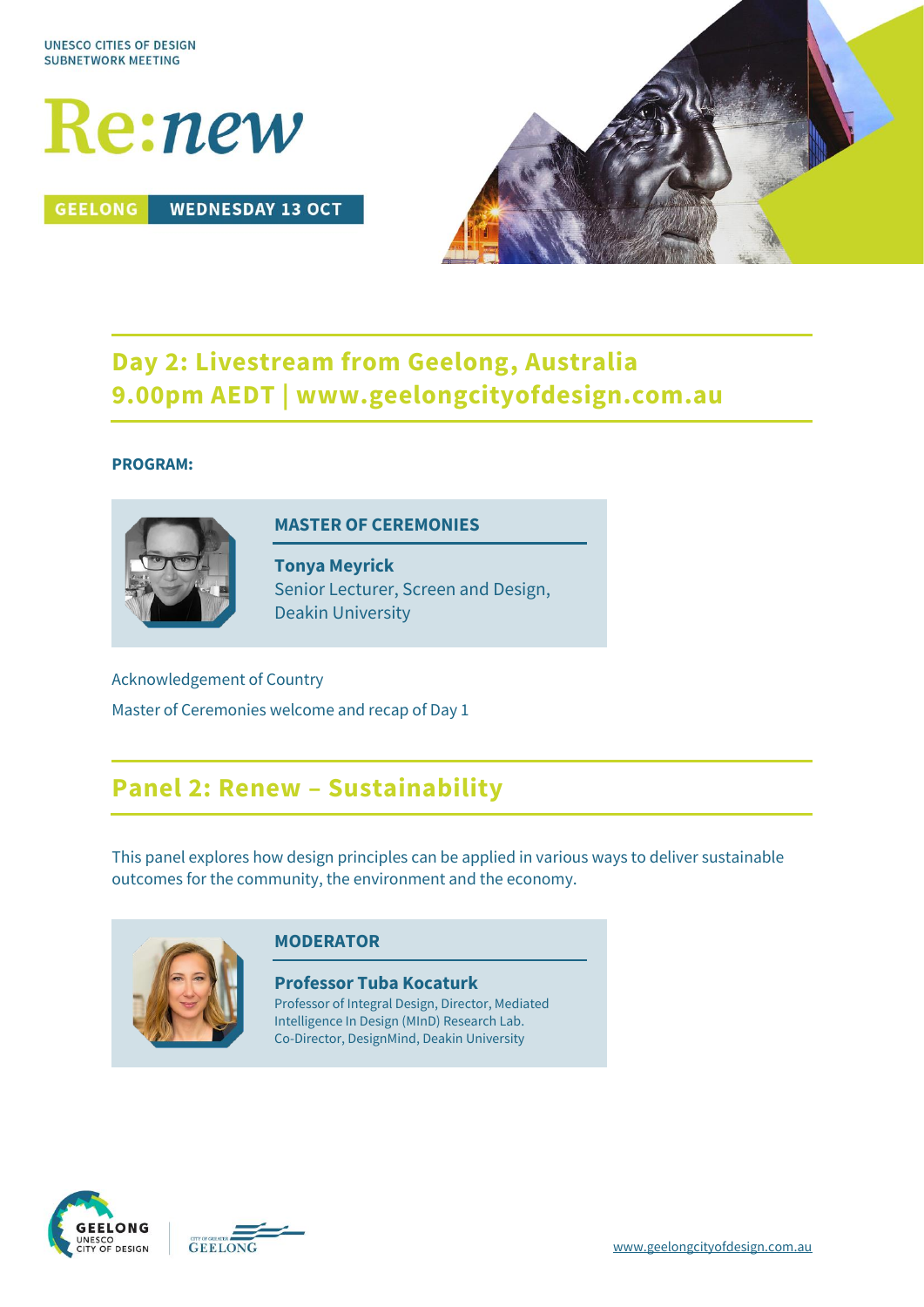

**GEELONG WEDNESDAY 13 OCT** 



# **A circular economy approach to the pandemic – Designing out Personal Protective Equipment (PPE) waste**



**Professor Chris Hurren** Professor Christopher Hurren, Senior Research Fellow (Fibre Science & Technology) Deakin

University

What if our current disposable PPE - face mask - could be designed not only to protect human health but also have a positive impact on our planet?

Learn how 3 interdisciplinary teams re-imagined and re-designed solutions underpinned by circular economy principles, and explored the role of design and system thinking in accelerating a circular economy.

[Learn more](https://ifm.deakin.edu.au/research/fibres-and-textiles/)

# **Step forward to 'Dual Carbon' Goal: Green design reshaping fashion**



**Jun LI** Dean, Shanghai International College of Fashion and Innovation,Donghua University China

This project was a collaboration between renowned design schools from China, UK, Netherlands and Singapore.

The project built an international platform linking with universities and industry and proposed 5R green design solutions for sustainable fashion innovation. It shows promise for reshaping the fashion industry and stepping forward to sustainable development.

### [Learn more](https://scf.dhu.edu.cn/wbout/list.htm)